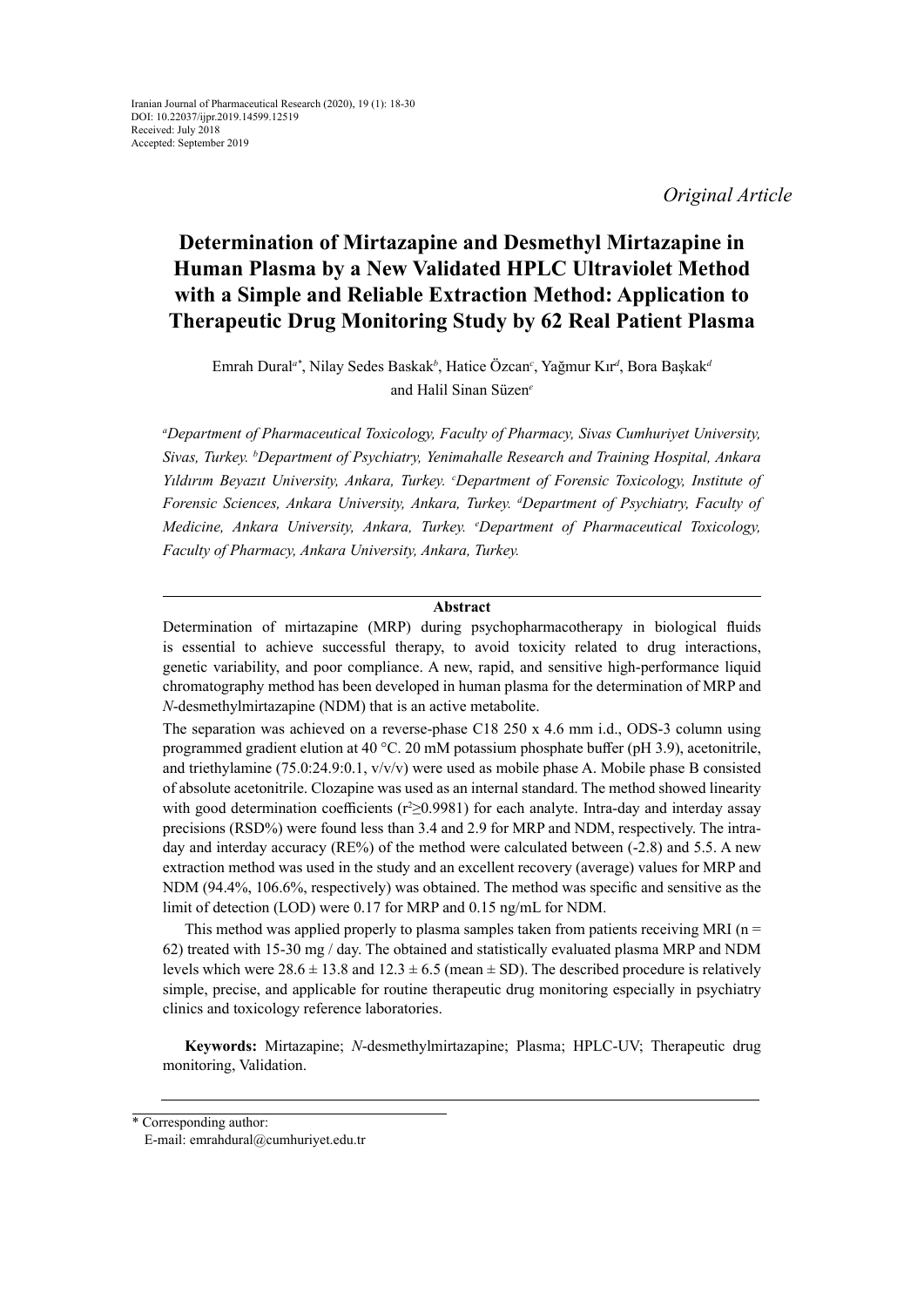# **Introduction**

MRP, a member of tetracyclic piperazinoazepine [1,2,3,4,10,14b-hexahydro-2-methyl-pyrazino[2,1-a]pyrido[2,3-c] benzazepine] (Figure 1.a), is a well-tolerated tetracyclic antidepressant that is used in the treatment of major depressive disorder (1, 2). Since MRP combines two synergistic mechanisms of action that enhance both noradrenergic and specific serotonergic neurotransmissions - referred to as NaSSA (3), the drug has a unique profile of action that is unrelated to a known psychotropic drug class (4). Particularly, pre-synaptic α2 adrenergic receptors, postsynaptic serotonin type 2 (5-HT2), and type 3 (5-HT3) receptors are blocked by MRP (5). Since MRP also has high-affinity to receptors of histamine H1, it causes sedation, increased appetite, and weight gain  $(1, 6)$ .

Due to its superior efficacy in the shortterm and continuous treatment of moderately and severely depressed hospitalized and outpatients, MRP is a commonly prescribed antidepressant used in major depressive disorder (4). In addition to this, MRP is also a choice of treatment in other psychiatric disorders including generalized anxiety disorder, obsessive-compulsive disorder, and post-traumatic stress disorder (6). Because of its antiemetic properties, MRP may promise to prevent post-chemotherapy nausea and vomiting (2).

MRP is quickly absorbed after either single or multiple oral administrations with a peak plasma concentration reached within 2 h. MRP is extensively metabolized in the liver by the CYP2D6, CYP3A4, and CYP1A2 isoforms (6), it does not exert a potent inhibitor or inducer effect on any of these enzymes (7). The bio-transformation of MRP includes *N*(2)-demethylation, 8-hydroxylation, *N*(2)-oxidation, and sulphate or glucuronic acid conjugation (1, 4). MRP has two main metabolic pathways that are demethylation and oxidation (6). NDM, called nordesmethylmirtazapine, (Figure 1.b) is a pharmacologically active major metabolite, that contributes to approximately 15% of the total pharmacodynamic profile (6, 8).

MRP is a basic, lipophilic drug with a

pKa value 7.1 (6). For oral administration, it is available in the form of tablets or solutions (Remeron®), containing 15, 30, and 45 mg of MRP. 15 mg/day that is the initial dose of MRP, can be increased up to 80 mg/day (1, 2, 9, 10) based on the treatment response. Corresponding to these daily doses, typical plasma levels are between the 30-80 ng/ mL (2). Diet has little effect on the rate of absorption and absolute bioavailability is approximately 50% after a single oral dose in humans (6, 9). In a non-specific and reversible way, MRP binds to plasma proteins with the ratio of 85%, and peak plasma concentration is achieved within 2 h of dosing (5, 9). MRP elimination half-life range is approximately between 20 and 40 h, those 26 and 37 h for male and females, respectively. Since elderly and females patients show higher plasma concentration than young adults and males, it is considered that MRP pharmacokinetics depends on age and gender (9). MRP has a long plasma half-life, and is usually taken once daily, immediately before sleep (2). Significant differences in the pharmacokinetics of MRP among individuals indicate that therapeutic drug monitoring is very important in terms of individual variability in treatment response as well as compliance.

Some studies suggest that Suicide attempters may be overrepresented among major depressive disorder patients under MRP treatment  $(11-14)$ , which may be associated with serum concentration of the drug. The drug concentration is also important in terms of toxicity. Contradictory findings were reported on the effects of MRP overdose. There are case studies that associate rhabdomyolysis with high concentrations of MRP in body fluids suggesting that drug toxicity may end up with a "serotonin syndrome". On the other hand, some studies report that MRP toxicity is a relatively benign clinical condition characterized by slight CNS depression, tachycardia, and slight hypertension. Some studies have suggested that MRP is relatively non-toxic (15).

As a result, it seems essential to use a specific and rapid method for the determination of MRP and NDM not only for therapeutic drug monitoring, but also to evaluate side effects and toxicity. Several methods have been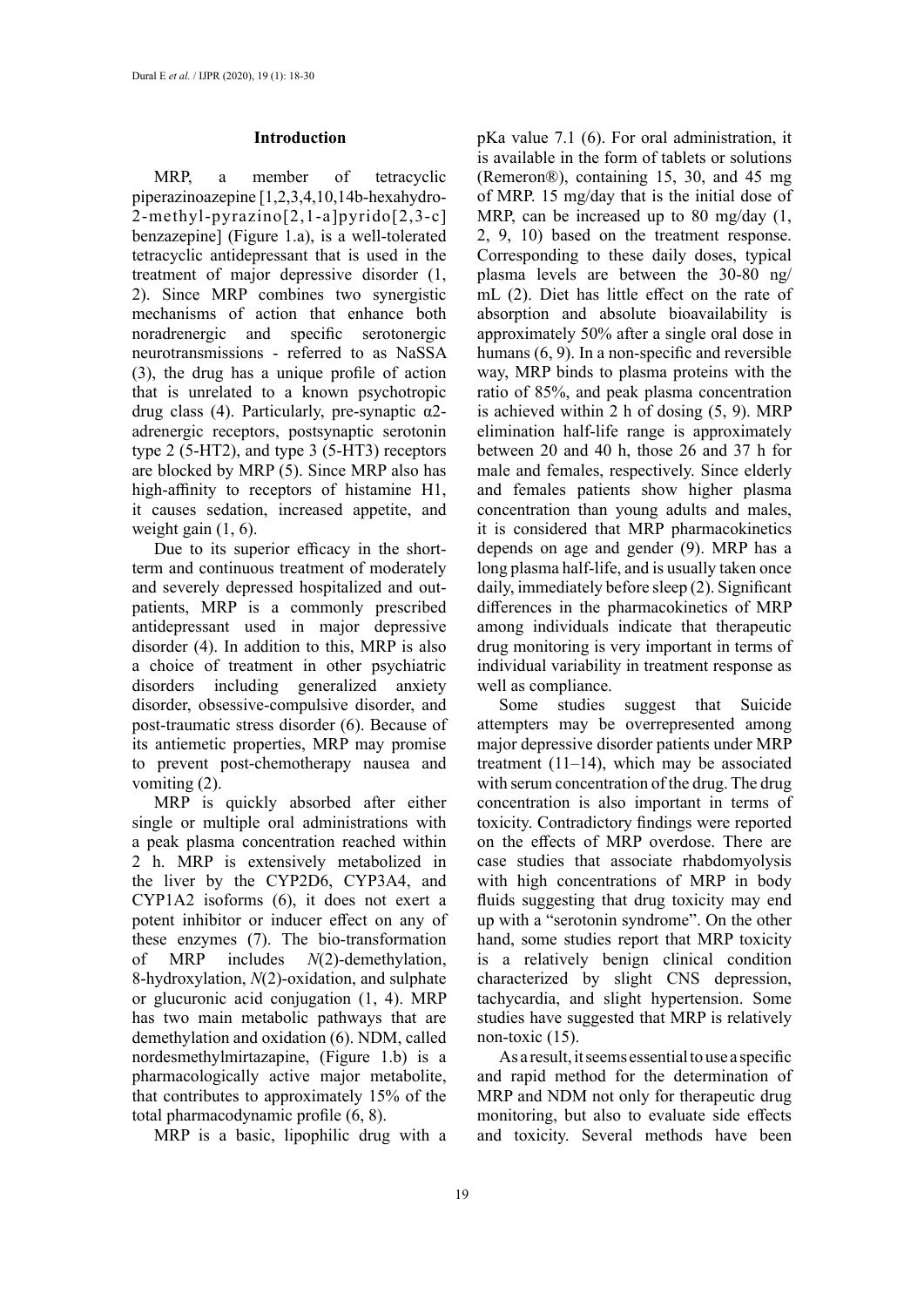

**Figure 1.** Chemical structure of MRP (a), of NDM (b), and CLZ (c) as the ISTD **Figure 1.** Chemical structure of MRP (a), of NDM (b), and CLZ (c) as the ISTD

described in the literature for the determination of MRP and NDM in biological fluids. These are spectrophotometric (2, 4), capillary electrophoresis (4), gas chromatography (14, 16, 17), and high-performance liquid chromatography (HPLC) with ultraviolet detector, (4, 5, 18–20) diode array detector, (8, 21–24), fluorescent detector (3, 25, 26), and tandem mass spectrometry (27). However, long duration of analysis, sample preparation protocols, and sample quantities required for these analyses limit their use. At the same time, low sensitivity, precision, and accuracy values may indicate that they are unsuitable within the bounds for intraday and inter-day repeatable analysis.

The greatest methodological disadvantage of the protocols previously described in the literature is the extensive labour-intensive liquidliquid extraction during sample preparation (3, 18). Some studies used plasma samples in high amounts that is difficult to be collected in routine clinical practice (3, 5, 21). As chromatographically the long analysis time of the Frahnert *et al*. (2003) study can adversely affect the formation of rapid analysis results, especially in the case of high-dose poisons, which are toxicological precautions (18). Lavasani *et al.* (2014) (6) and Duvernoil *et al.* (2003) (22) methods have inadequate detection and quantitation limits, it may have resulted in insufficient and incorrect results, especially in blood samples with MRP and NDM at low

concentrations. The high RE % and RSD% values of some studies (5, 18) in the daily and inter-day accuracy and precision values of the studies may adversely affect the achievement of the correct analysis result. The fact that the linear range of some methods is incompatible with the expected therapeutic values in patient plasma also may limit the applicability of the methods (5). Consequently, the validation test results have high standard deviations which may also have a negative effect on the results.

This paper describes a unique and reliable RP - HPLC with ultraviolet detection (UV) method for the simultaneous measurement of MRP and NDM in plasma involving an internal standard, clozapine. The proposed method presents several important advantages, such as relatively basic sample preparation procedure, rapidity, selectivity, linearity in the therapeutic range and repeatability. It is also particularly adapted for the management of poisoning cases leading to concentrations generally greater than the therapeutic range. Rapid chromatographic separation allows a run time below 12 min. The limits of quantitation were below 0.6 ng/mL. After the method was optimized, it was validated by linearity, precision, accuracy, and robustness in accordance with the ICH guidelines (28) In our study, plasma MRP and NDM levels of patients  $(n=5)$ , who were under the depression treatment with  $15 - 30$  mg/day MRP (Remeron®) orally, were also successfully monitored by our developed and validated method.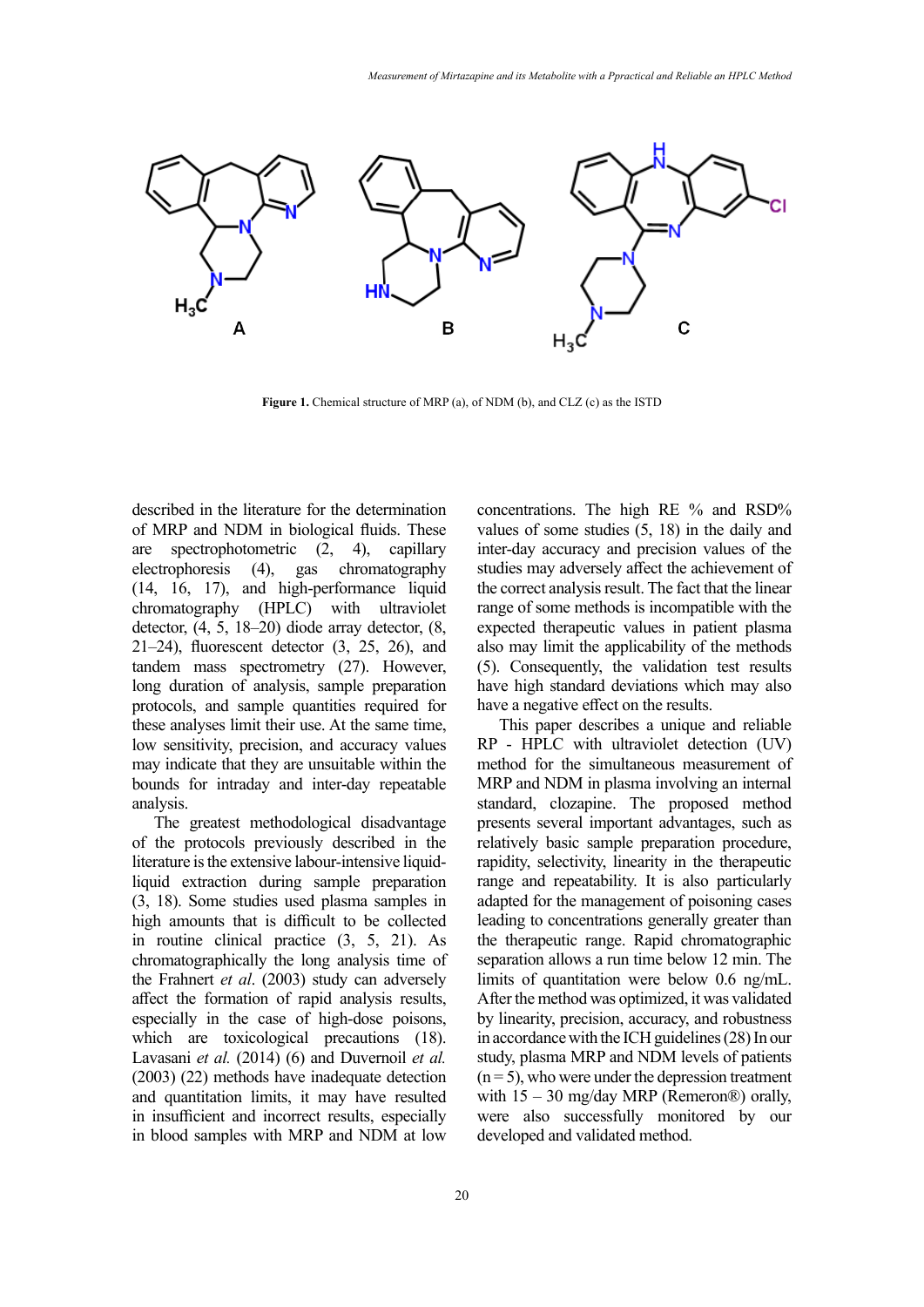# **Experimental**

## *Chemicals and reagents*

Pure reference samples of MRP and NDM were obtained from Cerilliant Texas, USA. The pure reference sample of clozapine (CLZ) used as the internal standard (ISTD) (Figure 1.c) was purchased from Sigma-Aldrich (Missouri, USA). HPLC grade acetonitrile and methanol were obtained from Sigma-Aldrich (Steinheim, Germany). Hexane, isoamyl alcohol, triethyl amine, potassium dihydrogen phosphate, sodium hydroxide, orthophosphoric, and hydrochloric acid which are analytical grade were purchased from Merck (Darmstadt, Germany). Membrane filters pore size of 0.45 µm used as filtration of mobile phases obtained from Millipore (Massachusetts, USA). Ultrapure water was made by Elga Purelab (United Kingdom) ultrapure water system. Freshly human plasma used in the method development and validation procedures was provided from the Blood Transfusion Center of Medical School of Sivas Cumhuriyet University.

## *Instrumentation*

The separation and quantification were performed by Hewlett-Packard (HP) Agilent 1100 series (California, USA) high-performance liquid chromatography (HPLC) system which consist of a degasser (G1322A, Degasser), a gradient pump (G1311A, QuadPomp), a Rheodyne 7725i manual injector with 100 µL sample loop, a column oven (G1316A, Colcom), and an ultraviolet detector (G1314A, VWD). Analytical separation was performed by a  $C_{18}$  (250 x 4.6 mm, 5 µm particle size) GL Sciences (Tokyo, Japan) analytical column at 40 °C. The mobile phase A consisted of phosphate buffer (20 mM), acetonitrile, triethylamine (75:24:1,  $v/v/v$ ) pH 4.3 and the mobile phase B consisted of absolute acetonitrile. Flow rate was 1.2 mL/min. The mobile phases were filtered through a 0.45-µL filter (Sartorius, Goettin, Germany) after pH adjustment with 1 M orthophosphoric acid. Then, it was degassed for 30 mins in an ultrasonic bath. The gradient mobile phase flow program was as follows: Initially, mobile phase A flow ratio is 60% during the 4.5 min. After 4.5 min, mobile phase B increasing linearly from 40% to 80%

over 10.5 min, followed by isocratic elution as initial mobile phase condition over 5 min. The time elapsed between the two analyzes was 20 min. All compounds were chromatographed at 290 nm. The unknown concentrations of MRP and NDM were quantified using linear regression of response (drug/ISTD peak area) versus MRP or NDM concentrations. System control and integrated data were recorded using the Chemstation® computer software version of 08.3 (California, USA).

## *Standard solutions*

Stock solutions of MRP, NDM, and CLZ (1 mg/mL) were prepared in methanol and stored at -20 °C until use. They were observed that stable for at least 3 months. The working solutions of MRP and NDM were prepared weekly from the main stock solution with methanol as 0.5, 1, 1.5, 2, 3, 4, 5, 6 7.5, 12.5 µg/mL concentrations. MRP and NDM dilutions were freshly prepared into drugfree human plasma to provide concentrations of 10, 20, 30, 40, 60, 80, 100, 120, 150, and 250 ng/mL of both compounds. The ISTD main stock solution was diluted weekly with methanol to yield a 10 μg/mL working solution. Likewise, plasma quality control (QC) standards spiked with 60, 100, 150 ng/ mL of both MRP and NDM were prepared to measure the repeatability values (accuracy and precision) of the method. Also the same protocol was used in preparation of limit of detection (LOD) and quantitation (LOQ) and robustness and recovery test samples.

#### *Sample preparation*

 $10 \mu$ L CLZ (20  $\mu$ g/mL) as an ISTD and then 200 µL NaOH (0.1 N) for the alkalization of the matrix were added to the 0.5 mL plasma for preparation of validation or patient samples. In addition, while preparation for QC standards, except for the preparation of patient plasma, 10 µL of the working solutions of MRP and NDM were added. The mixture was extracted with 5 mL hexane, isoamyl alcohol mixture  $(95:5, v/v)$  by the rotative shaking during 10 min and then centrifuged to 3500 rpm at 10 min. After centrifugation, the upper organic phase was separated to test tube containing 0.2 mL, 0.1 N HCl. The mixture was shaken with the rotative shaker during 10 min and after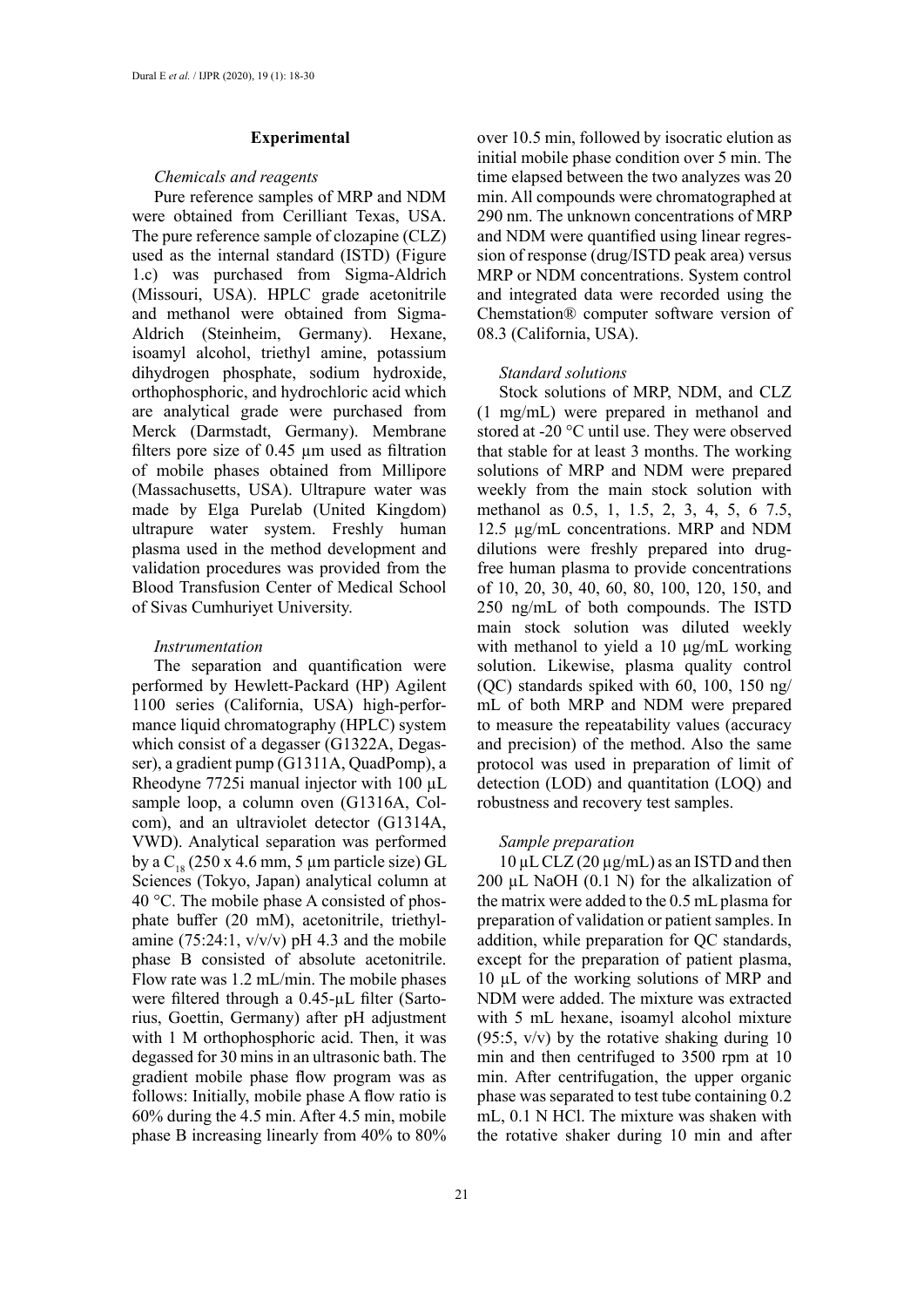then centrifuged at 3500 rpm over 5 min. The upper organic phase was discarded and the 100 µL of 200 µL remaining acidic aqueous phase was loaded to the liquid chromatograph by manual injection system as 100 µL.

## *Method validation*

The developed analytical method was validated to demonstrate the specificity and selectivity, linearity, accuracy and precision, limit of detection (LOD) and limit of quantification (LOQ), recovery and robustness. Intra- and inter-day validation protocol was applied considering reproducibility of method and instrument to obtain accurate and precise measurements in agreement with Conference on Harmonization guidelines (28).

# *Specificity and selectivity*

The method showed excellent chromatographic specificity without endogenous interference at the retention times of NDM, MRP, and CLZ (6.7, 7.3, 11.3 min, respectively) in plasma. Representative chromatograms of blank (Figure 2.a), spiked (Figure 2.b) and patient samples (Figure 2.c) illustrate the high resolution in 12 min as the short separation time. The ultraviolet detection was set to 290 nm displaying for optimum sensitivity.

#### *Linearity*

After chromatographic conditions were established, matrix-based calibration curves for MRP and NDM were plotted concentrations over the range 10 - 250 ng/mL versus peakarea ratios to the ISTD (CLZ). The calibration points (n = 10), which were 10, 20, 30, 40, 60, 80, 100, 120, 150, and 250 ng/mL, composed 3 individual replicates that were prepared by standard addition method in plasma and injected to HPLC.

# *Accuracy and precision*

The accuracy, defined as the relative error (bias %) was calculated as the percentage difference between the added and found MRP and NDM quantity by 5 separate replicates both intraday and inter-day. The precision, defined as relative standard deviation (RSD), was calculated by five separate replicates of MRP and NDM both intraday and inter-day. Five replicate spiked samples were assayed

intraday and inter-day at the three different concentrations (40, 80 and 150 ng/mL) for all analytes.

#### *Sensitivity*

The limit of detection (LOD) and limit of quantification (LOQ) were calculated according to the ICH recommendations (28) based on standard deviation of the response and the slope of the calibration graph.

LOD= 3.3σ/S; LOQ= 10σ/S (σ: The standard deviation of the response; S: The slope of the calibration curve). The concentration of 10 ng/mL as the lowest calibration points was used in sensitivity tests of MRP and NDM.

## *Recovery*

The recovery of extraction procedures from human plasma was determined by comparing pre-extraction spikes with the post-extraction spiked ISTD. Five individual replicates of spiked samples at low, middle, and high concentrations (60, 150 and 250 ng/mL, respectively) of MRP and NDM were prepared with and without ISTD. Extraction recoveries were determined by comparison of extracted samples of MRP and NDM, to those from unextracted and directly injected standards, spiked with same amounts. Extraction procedure was carried out as described previously.

#### *Robustness*

The response of the method to changes in ultraviolet wavelength  $(\pm 3 \text{ nm})$ , mobile phase flow rate  $(\pm 0.1 \text{ mL} / \text{min})$ , mobile phase organic solvent content  $(\pm 5\%)$  and column temperature  $(\pm 4 \degree C)$  was observed. In addition, the chromatographic separation effect of changes in analyst, column, source of chemicals, or solvent wastested.

#### *Stability*

The stability of QC plasma samples (40, 80 and 150 ng/mL) and analytes in stock solutions under several conditions was assessed. Room temperature stability of stock solutions was evaluated in 1, 2, 3 and 4 weeks. The stability test of freeze-thaw was executed by three QC samples after operating five repeated freezethaw period. The stability test of long-term was carried out for 1, 2 and 3 months using QC samples kept at -20 °C.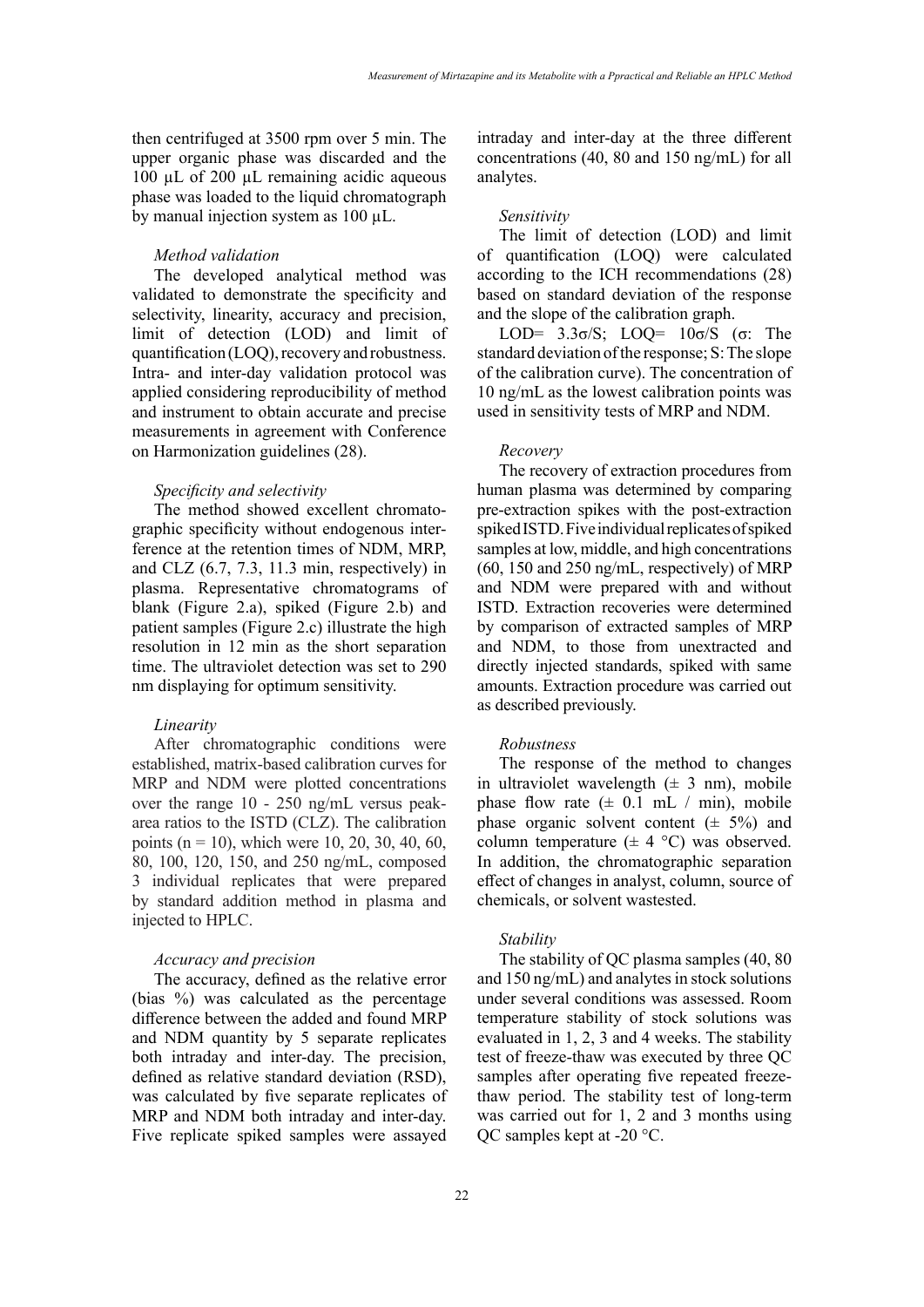

contained NDM and MRP as 250 ng/mL concentration which is prepared by standard addition method used as quality control sample. Figure 2.c. The chromatogram of real plasma sample belongs to patient who was using 15 mg/day MRP. **Figure 2a.** The chromatogram of blank plasma used in validation tests. Figure 2 b. The chromatogram of plasma example that

# *Collection of plasma samples*

4 mL of whole blood samples were taken from the patients with depression orally treated with MRP who have steady-state concentration in plasma. After it was centrifuged at 3500 rpm for 5 min, the obtained individual 2 mL plasma samples were stored in -80 °C until being analyzed. The study protocol was approved by Ankara University, Medical School Clinical Research Ethics Committee with 05-189-13 decision number on 7 March 2013 and was conducted in accordance with the Declaration of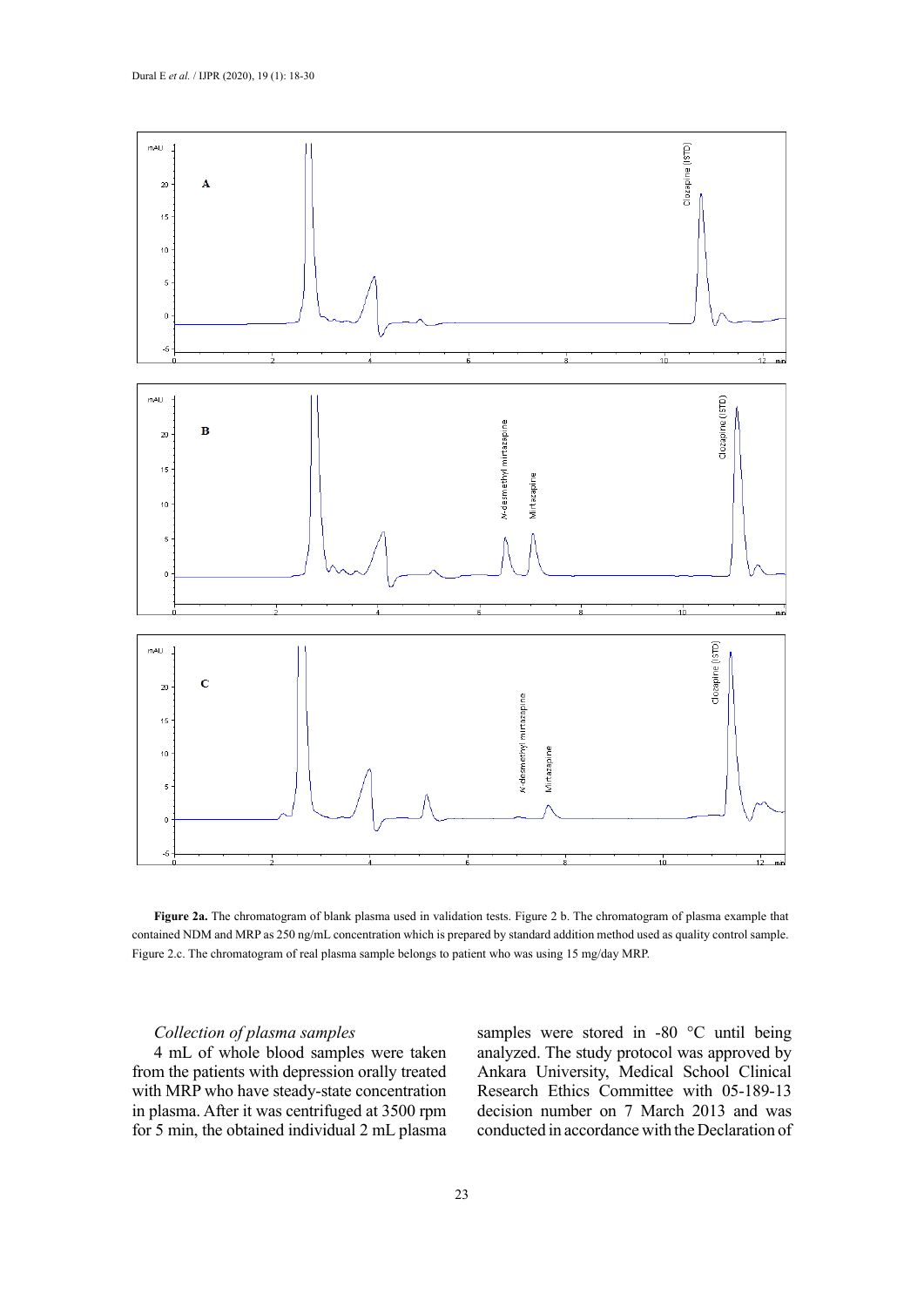Helsinki and its subsequent revisions. Informed consent was obtained from all volunteers prior to inclusion in the research. The blood samples were obtained from 63 patients who were under the depression treatment at the Ankara University Medical School Department of Adult Psychiatry. The blood samples were drawn 12 h after the last drug administration. The blood was stored in glass tubes containing Na<sub>2</sub>EDTA, then centrifuged at 3500 rpm for 10 min; the supernatant (plasma) was transferred to polypropylene tubes and stored frozen at - 20 °C until analysis. Plasma MRP and NDM levels in the patients were measured in less than three months.

# **Results and Discussion**

#### *Selection of ISTD*

Carbamazepine, fluphenazine, opipramol, imipramine, chlorpromazine, sildenafil, and CLZ were tested in the selection of the ISTD. Imipramine, fluphenazine and opipramol did not demonstrate the acceptable ultraviolet intensity. In addition to that carbamazepine and sildenafil did not show appropriate retention times and their peak shapes were not enough

sharpened. Because of the obtained prescise and reproducible data from the satellite study by CLZ, it was selected as the ISTD. Also, CLZ showed so nice intensity results. In addition to its recovery values on extraction were both acceptable and reproducible.

#### *Linearity*

Calibration curves of MRP and NDM were drawn at 10 points  $(n = 3)$  between 10 - 250 ng/mL concentration versus the area of CLZ as ISTD by the standard addition method showing excellent correlation with  $r^2$  $= 0.9981$  and 0.9987, respectively (Figure 3). The linearity study was designed to cover sub therapeutic, therapeutic, and toxic drug levels of the drug. The correlation values obtained at the individual 10 points was quite good.

# *Accuracy and precision*

The data obtained from the accuracy and precision tests (Table 1), performed in intraday and inter-day with quality control standards established in the blank plasma samples by standard addition method showed low RSD ≤3.30 and RE% value between -2.82 and 5.50.



**Figure 3.** The calibration graphs for MRP and NDM prepared in plasma by standard addition method. **Figure 3.** The calibration graphs for MRP and NDM prepared in plasma by standard addition method.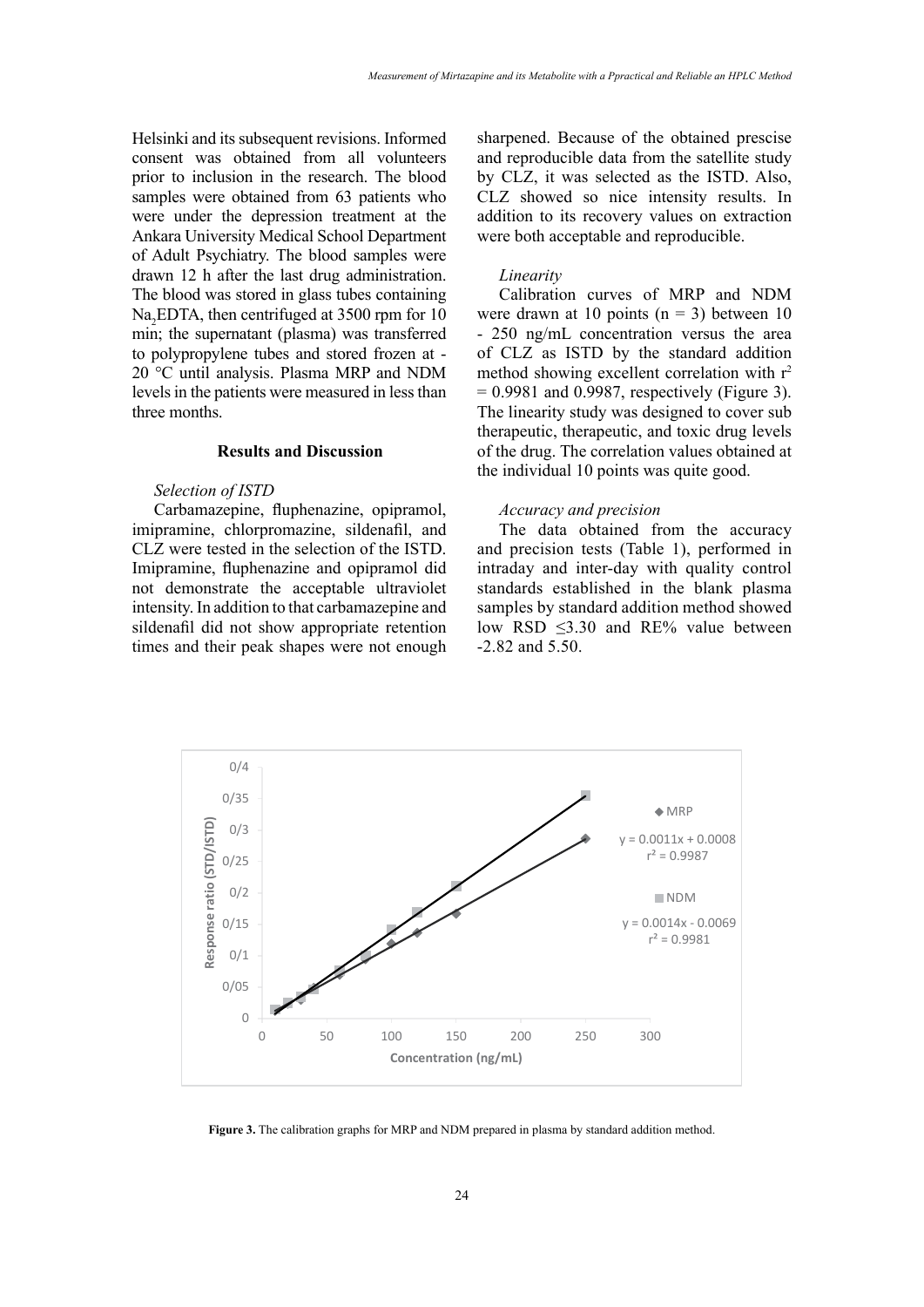|            |                       | Intra-day   |                                      |                     |                      |             | Inter-day                                    |                        |                      |  |  |
|------------|-----------------------|-------------|--------------------------------------|---------------------|----------------------|-------------|----------------------------------------------|------------------------|----------------------|--|--|
|            | Conc.<br>(ng/m)<br>L) | No.<br>Obs. | Estimated<br>conc.<br>$\bar{x}$ ± SD | Precision<br>(RSD%) | Accuracy<br>$(RE\%)$ | No.<br>Obs. | Estimated conc.<br>$\bar{x}$ = SD<br>(ng/mL) | Precision<br>$(RSD\%)$ | Accuracy<br>$(RE\%)$ |  |  |
|            |                       |             | (ng/mL)                              |                     |                      |             |                                              |                        |                      |  |  |
|            | 40                    | 5           | $43.62 \pm 0.74$                     | 3.30                | $-0.57$              | 5           | $39.75 \pm 5.51$                             | 1.68                   | $-0.62$              |  |  |
| <b>MRP</b> | 80                    | 5           | $95.52 \pm 1.73$                     | 2.56                | 0.69                 | 5           | $81.92 \pm 6.28$                             | 1.76                   | 2.40                 |  |  |
|            | 150                   | 5           | $147.67 \pm 73.72$                   | 3.35                | 0.23                 | 5           | $158.25 \pm 8.01$                            | 2.01                   | 5.50                 |  |  |
|            | 40                    | 5           | $41.38 \pm 0.28$                     | 1.07                | 3.45                 | 5           | $40.80 \pm 0.27$                             | 2.40                   | 1.99                 |  |  |
| <b>NDM</b> | 80                    | 5           | $80.44 \pm 1.58$                     | 2.85                | 0.55                 | 5           | $82.96 \pm 1.14$                             | 2.23                   | 3.69                 |  |  |
|            | 150                   | 5           | $145.77 \pm 1.02$                    | 1.19                | $-2.82$              | 5           | $151.75 \pm 3.69$                            | 2.89                   | 1.17                 |  |  |

Table 1. Confidence parameters of validated method; intra-day and inter-day precision and accuracy for determination of MRP and NDM in human plasma samples

# *Sensitivity*

The results of LOD and LOQ values, which were obtained by the measurement of individual 10 quality control (QC) samples, (Table 2) demonstrated that developed method has very low sensitivity values. In addition, the system suitability parameters are given in Table 2.

## *Recovery*

Peak area ratios were compared and recoveries were calculated as between 91.86% and 108.79% for each analyte tabulated in Table 2. Recovery values indicate that the extraction procedure is well suited for routine analysis.

# *3.6. Robustness*

No significant changes in the analytical signals were observed upon changing ultraviolet wavelength value  $(\pm 3 \text{ nm})$ , mobile phase flow rate  $(\pm 0.1 \text{ mL/min})$ , mobile phase organic solvent ingredient  $(\pm 5\%)$ , column temperature  $(\pm 4 \degree C)$ . However, changes in analysts, columns, sources of chemicals and/ or solvents did not lead to significant changes in chromatographic signals, too. Robustness experiments demonstrated that the method created data of acceptable precision and accuracy.

The validation test results and chromatographic conditions of studies investigating plasma MRP levels by HPLC in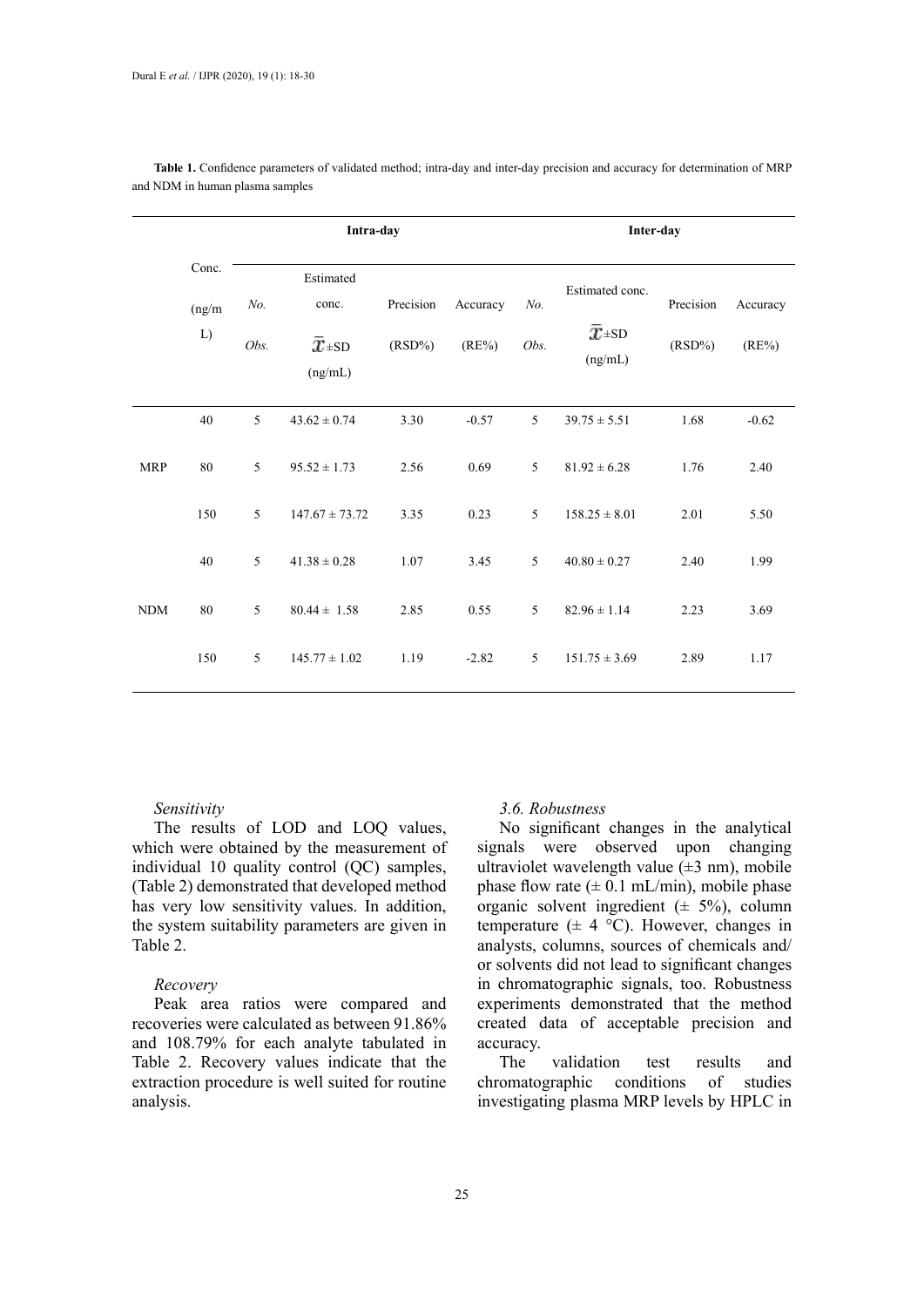| Analytes   | Capacity<br>factor (k') | <b>Theoretical</b><br>plate number<br>(N) | <b>Selectivity</b><br>factor<br>(a) | <b>LOD</b><br>(ng/mL)    | <b>LOO</b><br>(ng/mL)    | Recovery $(\% )$         |                          |                     |  |
|------------|-------------------------|-------------------------------------------|-------------------------------------|--------------------------|--------------------------|--------------------------|--------------------------|---------------------|--|
|            |                         |                                           |                                     |                          |                          | $20 \text{ ng/mL}$       | $60$ ng/mL               | $100 \text{ ng/mL}$ |  |
| <b>MRP</b> | 1.7                     | 357.3                                     | 1.9                                 | 0.17                     | 0.52                     | 91.86                    | 94.35                    | 97.00               |  |
| <b>NDM</b> | 1.4                     | 389.3                                     | 2.3                                 | 0.15                     | 0.46                     | 108.79                   | 105.53                   | 106.63              |  |
| <b>CLZ</b> | 3.2                     | 452.0                                     | $\overline{\phantom{a}}$            | $\overline{\phantom{a}}$ | $\overline{\phantom{0}}$ | $\overline{\phantom{a}}$ | $\overline{\phantom{a}}$ | ۰                   |  |

**Table 2.** System suitability parameters, sensitivity and recovery values of the method. **Table 2.** System suitability parameters, sensitivity and recovery values of the method.

the literature are summarized in Table 3.

According to the HPLC methods in the literature up to now, the lowest quantitation limit value was found in the method of Lavasani *et al*. (2014) (6) with 1 ng/mL for MRP and 2 ng/mL for NDM. However, the method we proposed is the lowest analytical method in the literature with quantitation limits of 0.52 ng/mL for MRP and 0.46 ng/mL for NDM. Our method will prevent the "false negative" and "not detected" trouble. Our method of precision values (RSD%) that are below the 3.30% and 2.89% (in intraday and in inter-day respectively) are the lowest RSD values for MRP and NDM measurements in the literature so far. Intraday and inter-day accuracy values (RE%) are between (-2.82) and 3.45; (-0.62) and 5.50 for MRP and NDM in our study. The recovery values of the proposed method are 94.40% for MRP and 106.98% for NDM at concentrations of low  $(20 \text{ ng } / \text{ mL})$ , medium  $(60 \text{ ng } / \text{ mL})$  and high (100 ng / mL) concentrations. Duvernoil *et al*. (2003) (22) shows higher recovery values with 102% for MRP in the literature. Compatible with literature, in our study, a buffer with low pH (3.9), 0.1% triethyl amine and acetonitrile were applied the analytical column with gradiently, and the analysis was performed in less than 12 min. The method with the shortest duration of analysis in the literature is Lavasani *et al.* (2014) (6) is a 5-minute method, but there is a 2 mL mobile phase flow per minute as a gradiently in their method. The method we propose has been validated to be used in the management of high-dose linked poisoning cases with MRP. The linear range of the method is between 10 ng / mL

and 250 ng / mL for MRP and NDM. A 500 μL plasma sample was used during the sample preparation phase of our study. The lowest plasma volume which used in analyses in the literature belong to Lavasani *et al.* (2014) (6) which is 150 µL. The volume of plasma is 1000 μL frequently used in methods developed for the analysis of MRP and its metabolites. However, considering the difficulty in obtaining high amounts of the blood samples from patients, analysis methods below 1 mL of plasma volume are preferred. The study of Romingueres *et al.* (2002) (5) has the shortest retention time for the analysis of MRP and NDM. In our proposed method, the retention times of analytes MRP, NDM and CLZ as an ISTD were 6.5, 7.1 and 11.1 min and the total analysis time is below 12 min. That time is sufficient for therapeutic drug monitoring and toxicological analysis of MRP. This time is also short enough for the monitoring of the therapeutic drug level of MRP and the analysis of toxicological purpose of this drug in plasma (Table 3).

#### *Stability*

Neither significant decrease nor degradation were observed in the concentration of MRP and NDM in three different conditions (at room temperature for 4 weeks, -20 °C for 3 months and after five repeated freeze-thaw period). The relative standard deviation in all samples was less than 4%.

# *Measurement of patient plasma samples treated with MRP*

MRP and NDM levels in blood samples taken from patients who were receiving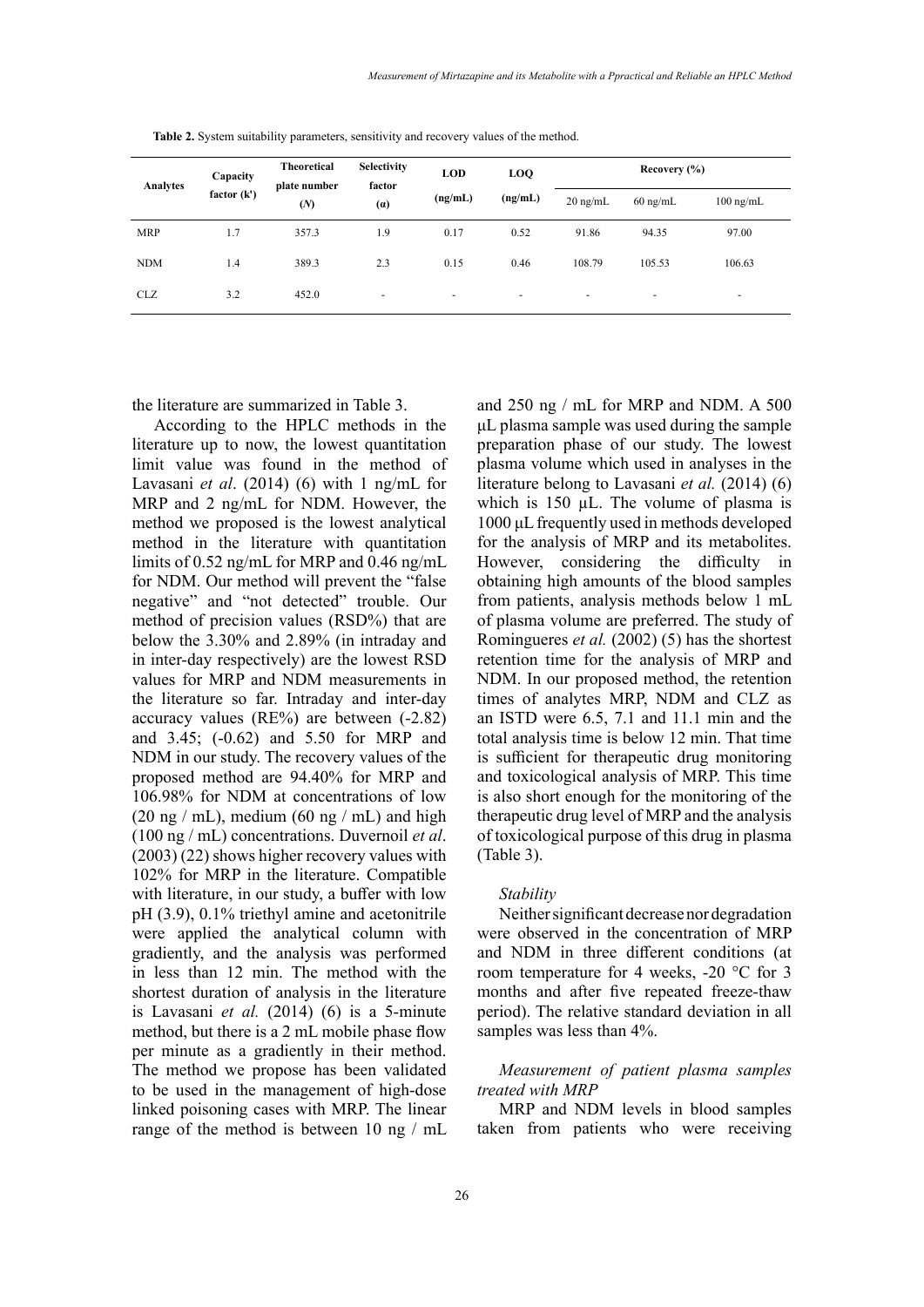| затрісэ т пістанис                                                                                                                                                                                                                                                           |                                                |                   |                                             |                           |               |                                  |                                                 |                                                          |                 |               |                         |                               |                                         |
|------------------------------------------------------------------------------------------------------------------------------------------------------------------------------------------------------------------------------------------------------------------------------|------------------------------------------------|-------------------|---------------------------------------------|---------------------------|---------------|----------------------------------|-------------------------------------------------|----------------------------------------------------------|-----------------|---------------|-------------------------|-------------------------------|-----------------------------------------|
| <b>Study</b>                                                                                                                                                                                                                                                                 | Analytes                                       | $LOQ$ (ng/mL)     | Accuracy (RE%)                              | Precision (RSD%)          | Recovery (%)  | <b>Retention times</b><br>(imin) | Linearity (ng/mL)                               | Mobile phase                                             | Extraction type | Flow (mL/min) | Instrument-<br>detector | Amount of used<br>plasma (µL) | Total analysis time<br>$\binom{min}{i}$ |
| Ptacek et al.<br>(2003)<br>$[3] % \begin{center} \includegraphics[width=\linewidth]{imagesSupplemental_3.png} \end{center} % \vspace*{-1em} \caption{The image shows the number of nodes of the two times, and the number of nodes of the two times.} \label{fig:example} %$ | <b>MRP</b><br><b>NDM</b>                       | 1.5               | $(-1.2)$<br>$-(6.5)$                        | MRP,<br>$\leq4.9$         |               |                                  | $2 -$<br>151                                    | ACN:30mM<br>PB (2% TEA<br>and SA)<br>pH:4.0              | LLE             | $\mathbf{1}$  | HPLC-<br>FL             | 1000                          | 4                                       |
| Romingueres<br>et al. (2002)<br>$[5]$                                                                                                                                                                                                                                        | MRP<br>NDM                                     | 20<br>20          | $(-4.2)$<br>$-2.0$<br>$(-9.9)$              | $\leq 8.3$<br>$\leq 6.1$  | 96.9<br>102.9 | 4.2<br>2.6                       | $50 -$<br>500<br>$50-$                          | ACN: 6.24<br>mM PB,<br>pH:6.4                            | LLE             | 0.8           | HPLC-<br>UV             | 1000                          | 12                                      |
| Lavasani et al<br>(2014)<br>[6]                                                                                                                                                                                                                                              | <b>MRP</b><br>NDM                              | $\mathbf{1}$<br>2 | $-1.1$<br>$(-9.98)$<br>$-18.3$<br>$(-18.9)$ | $\leq$ 12.9<br>$\leq16.7$ | 86.9<br>37.2  | 3.5<br>3.0                       | 500<br>$1 -$<br>500<br>$2 -$                    | ACN: 25mM<br>PB, pH:3.0<br>(20:80, v/v)                  | LLE             | 2             | HPLC-<br>FL             | 150                           | 5                                       |
| Frahnert et<br>al. (2003)<br>$[18]$                                                                                                                                                                                                                                          | <b>MRP</b><br>NDM                              |                   | $-6.8$                                      | $\leq 7.7$                | 97.9          | 16.6<br>8.3                      | 500<br>$5 -$<br>300<br>$\overline{\phantom{a}}$ | ACN: 25mM<br>PB pH:7.0<br>(40:60, v/v)                   | SPE             | $\mathbf{1}$  | HPLC-<br>UV             | 1000                          |                                         |
| Titier et al.<br>(2003)                                                                                                                                                                                                                                                      | <b>MRP</b>                                     | 25                | $(-5.5)$<br>$-$ (-<br>5.1)<br>$(-5.5)$      | $\leq$ 11.5               | 80.5          | 5.8                              | $25 -$<br>500                                   | ACN: 10mM<br>PB pH 3.8                                   | LLE             | $\mathbf{1}$  | HPLC-<br>PDA            | 1000                          | 18                                      |
| $[21]$                                                                                                                                                                                                                                                                       | <b>NDM</b>                                     | 25                | $-(-$<br>3.0)                               | $\leq 12.0$               | 64.0          | 5.4                              | $25 -$<br>500                                   |                                                          |                 |               |                         |                               |                                         |
| Duvernoil et<br>al. (2003)                                                                                                                                                                                                                                                   | <b>MRP</b>                                     | 25                | $(-0.6)$<br>$-5.3$                          | $\leq 4.74$               | 102.0         | 6.5                              | $25 -$<br>$1000\,$                              | <b>ACN: PB</b><br>pH:3.8                                 | LLE             | $\mathbf{1}$  | HPLC-<br>PDA            | 1000                          | 18                                      |
| $[22]$<br>Pongtanya et<br>al. (2012)                                                                                                                                                                                                                                         | <b>NDM</b><br><b>MRP</b>                       | 20<br>3           | <15                                         | <15                       |               |                                  | ÷,<br>$3 -$<br>300                              | MeOH:water<br>(0.00002%                                  | LLE             | $\mathbf{1}$  | HPLC-                   | 1000                          |                                         |
| $[23]$                                                                                                                                                                                                                                                                       | NDM                                            |                   |                                             |                           |               |                                  |                                                 | TFA)                                                     |                 |               | DAD                     |                               |                                         |
| Dallet et al.<br>(2002)                                                                                                                                                                                                                                                      | <b>MRP</b><br>$\mathbf{N}\mathbf{D}\mathbf{M}$ |                   |                                             |                           |               |                                  |                                                 | ACN: 25mM<br>PB, pH: 4.8<br>$(10mM)$ TEA)                |                 |               | HPLC-<br>PDA            |                               | 20                                      |
| $[24]$<br>Our                                                                                                                                                                                                                                                                | <b>MRP</b>                                     | 0.52              | $(-0.6)$<br>$-5.5$                          | < 3.4                     | 94.4          | 7.3                              | 10<br>$\sim$<br>250                             | (66:35, v/v)<br>MP-A: ACN:<br>20 mM PB,<br>triethylamine |                 |               | HPLC-                   |                               |                                         |
| developed<br>method                                                                                                                                                                                                                                                          | <b>NDM</b>                                     | 0.46              | $(-2.8)$<br>$-3.7$                          | ${}_{< 2.9}$              | 107.0         | 6.7                              | $10\,$<br>$\overline{\phantom{a}}$<br>250       | (75:24:1,<br>$v/v/v$ ) pH 4.3                            | LLE             | 1.2           | UV                      | 500                           | 12                                      |

**Table 3.** The validation parameters and chromatographic properties of MRP and NDM determination methods from plasma samples in literature

ACN: Acetonitrile; PB: Phosphate buffer; LLE: Liquid-liquid extraction; SPE: Solid-phase extraction; HPLC: High performance liquid

chromatography; FL: Flourescent; PDA: Photo diod array; TEA: Triethylamine, TFA: Triflouroacetic acid, SA: Sodium azide, MP: mobile phase.

MP-B: ACN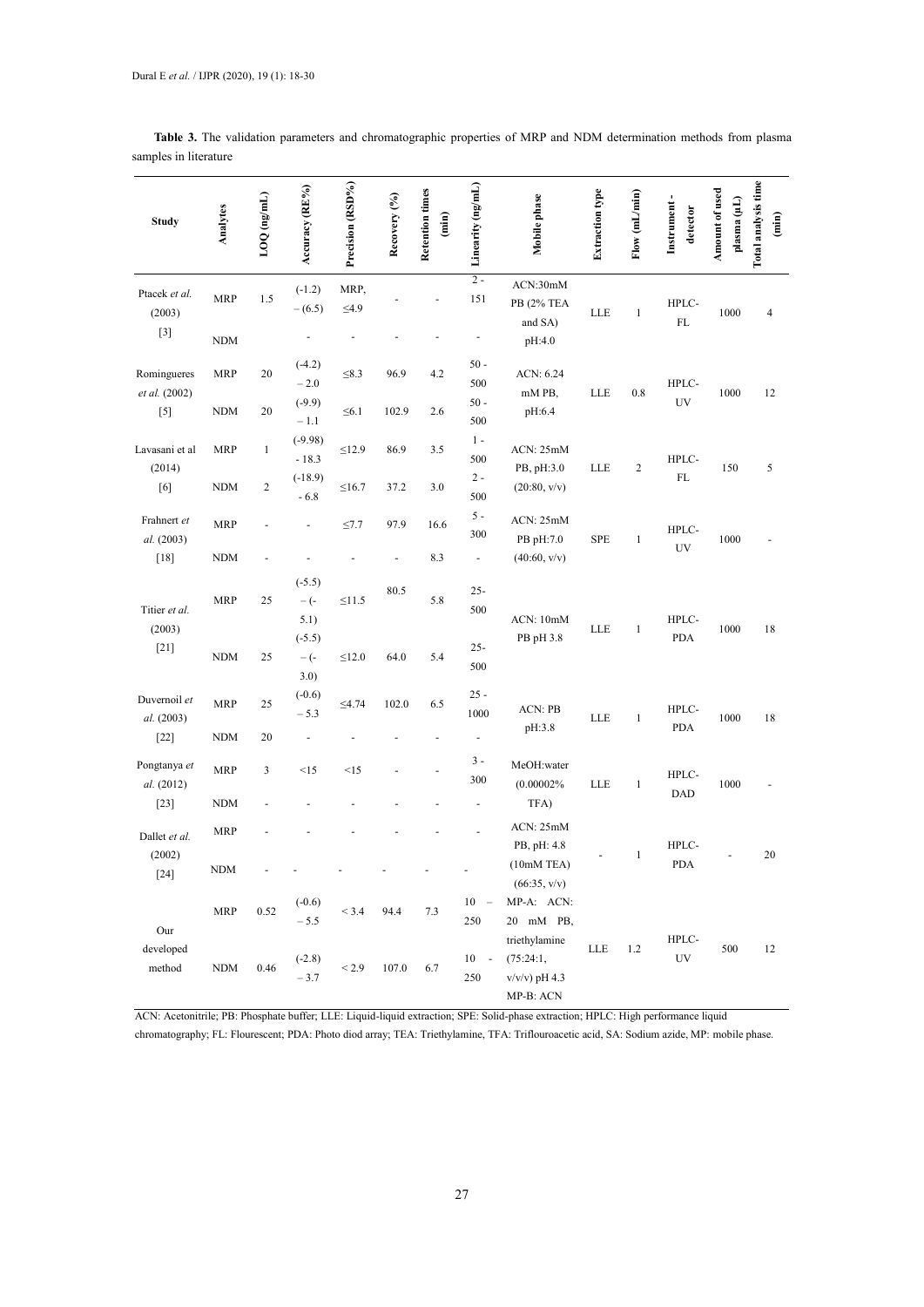**Table 4**. Number of samples and patients which were examined for MRP and NDM. **Table 4**. Number of samples and patients which were examined for MRP and NDM.

| Samples (n) | <b>Patients (n Total;</b><br>Women %) | <b>Samples with not Detectable</b><br><b>Parent Substance</b> |  |  |
|-------------|---------------------------------------|---------------------------------------------------------------|--|--|
| 63          | 38 (60.3)                             |                                                               |  |  |

**Table 5**. Number of samples included in the analysis, demographic data of the patients evaluated, median daily MRP doses and median serum concentrations. **Table 5**. Number of samples included in the analysis, demographic data of the patients evaluated, median daily MRP doses and median serum concentrations.

| Samples (n) | Women $(\% )$ | Median age in yrs<br>(range) | $>65$ yrs, n $(\% )$ | <b>Median dose</b><br>(minimum to<br>$maximum$ ) in mg/dav | <b>Median concentration</b><br>$(10 th - 90 th)$ percentile)<br>in $ng/mL$ |
|-------------|---------------|------------------------------|----------------------|------------------------------------------------------------|----------------------------------------------------------------------------|
| 63          | 60.3          | 37.5                         | 2(3.2)               | $30(15-30)$                                                | $25.3(10.0-51.3)$                                                          |

(ng/mL; 10 th, and 90 th, percentiles) at different daily doses **additionally**, **peak** purity showed t **Table 6.** MRP and main metabolite serum concentrations

| Dose<br>$15 \text{ mg}$<br>$30$ mg<br>19<br>19<br>Number of samples<br>10%<br>15.6<br>13.1<br>Median<br>25.1<br>25.4<br>90%<br>38.6<br>54.6<br><b>NDM</b><br>6.0<br>10%<br>4.0<br>Median<br>10.5<br>10.8 | <b>MRP</b> |  |
|----------------------------------------------------------------------------------------------------------------------------------------------------------------------------------------------------------|------------|--|
|                                                                                                                                                                                                          |            |  |
|                                                                                                                                                                                                          |            |  |
|                                                                                                                                                                                                          |            |  |
|                                                                                                                                                                                                          |            |  |
|                                                                                                                                                                                                          |            |  |
|                                                                                                                                                                                                          |            |  |
|                                                                                                                                                                                                          |            |  |
|                                                                                                                                                                                                          |            |  |
| 90%<br>18.6<br>20.7                                                                                                                                                                                      |            |  |

orally 15 and 30 mg/day MRP (Remeron®) for depression treatment were monitored by developed and validated HPLC method. The analyses were performed by 0.5 mL plasma samples of the patients with plasma steady-state concentration of MRP in their plasma. None of these samples showed any problem for the quantification of the analytes, additionally, peak purity showed that no analytical interference was encountered from endogenous substances. The obtained results are given in Table-4, 5 and 6.

Patient plasma MRP and NDM levels were successfully analyzed, that a sample chromatogram was given in Figure 2.c, by the developed method. Although the blood samples were taken from the patients  $(n = 62)$  treated with 15-30 mg/day orally administration (Remeron®), MRP and its metabolite NDM levels  $28.6 \pm 13.8$  and 12.3  $\pm$  6.5 respectively) widely varied between the individuals. Metabolic differences between individuals are thought to play an important role in the emergence of this difference. In particular, the decrease in the amount of MRP absorbed by the first pass effect negatively affects the bioavailability. This will cause the pharmacological activity to be reduced.

There was no significant difference between MRP and main metabolite concentrations in plasma samples of the male and female patients ( $p > 0.05$ ). Moreover, there was no significant difference between the age of the patients and plasma drug levels ( $p > 0.05$ ). On the other hand, the results obtained indicate that the obtained MRP is represented by metabolite NDM at an average rate of 42.08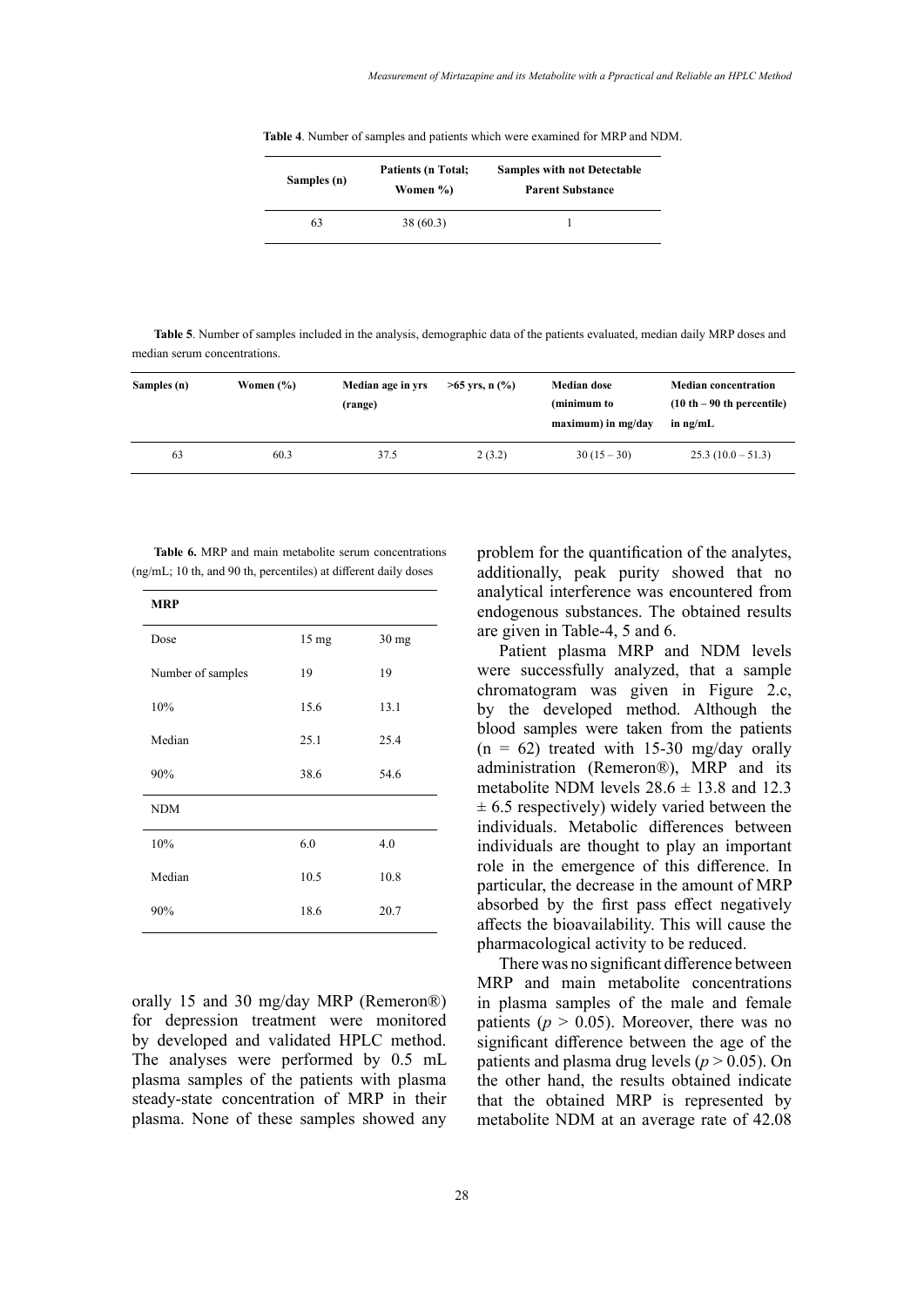% in plasma. However, significant interindividual differences in NDM levels (12.3  $\pm$ 6.5, mean  $\pm$  SD) suggest that phase I enzyme may also be associated with inter individual variation in the efficacy of CYP3A4.

## **Conclusions**

The HPLC method developed in this article is rapid, specific, and sensitive. The precision and accuracy test result of the method, which are RSD ≤3.30 and %RE value between -2.82 and 5.50 respectively, have very good results (28), therefore reliability of the developed method is very high. The excellent recovery values between 94.35% and 106.63% obtained will attract the use of the method. Because of the simplicity of the sample preparation, short analysis time  $($  < 12 min) and the high sensitivity of presented technique make particularly attractive for the quantification of MRP and its major metabolite in human plasma. We strongly recommended this validated method to be used in routine therapeutic drug analysis of MRP and also it can be adapted for monitoring of overdose/poisoning with this drug in suicide cases. The proposed method can be easily applied in routine therapeutic monitoring of MRP, besides TDM, the stated method can be also very useful for bioequivalence studies, pharmacovigilance, and pharmacokinetics studies. Because of the significant differences observed in plasma drug and main metabolite levels, the polymorphism rates of CYP2D6, CYP3A4, and CYP1A2 subtypes responsible for MRP metabolism are going to be determined with our planned clinical study.

## **Acknowledgement**

This research was supported by Scientific Research Projects Support Programme of Ankara University under the project number of 13L3336006.

#### **References**

(1) Timmer CJ, Lohmann AAM and Mink CPA. Pharmacokinetic dose-proportionality study at steady state of mirtazapine from Remeron® tablets. *Hum. Psychopharmacol. Clin. Exp.* (1995) 10: S97–S106.

- (2) Youssef RM. Determination of mirtazapine in spiked human plasma and tablets by first derivative spectrofluorimetric method. *Saudi. Pharm. J.* (2010 18) 45–49.
- (3) Ptacek P, Klıma J and Mace J. Determination of mirtazapine in human plasma by liquid chromatography. *J. Chromatogr.* (2003) 794: 323– 28.
- (4) Labat L, Dallet P, Kummer E and Dubost JP. Spectrophotometric, spectrofluorimetric, HPLC and CZE determination of mirtazapine in pharmaceutical tablets. *J. Pharm. Biomed. Anal.* (2002) 28: 365–71.
- (5) Romiguieres T, Pehourcq F, Matoga M, Begaud B and Jarry C. Determination of mirtazapine and its demethyl metabolite in plasma by high-performance liquid chromatography with ultraviolet detection. Application to management of acute intoxication. *J. Chromatog. B Anal. Technol.Biomed. Life Sci*. (2002) 775: 163–68.
- (6) Lavasani H, Giorgi M, Sheikholeslami B, Hedayati M and Rouini MR. A rapid and sensitive HPLC-fluorescence method for determination of mirtazapine and its two major metabolites in human plasma. *Heal. Serv. Iran. J. Pharm. Res.* (2014) 13: 853–62.
- (7) Fawcett J and Barkin RL. Review of the results from clinical studies on the efficacy, safety and tolerability of mirtazapine for the treatment of patients with major depression. *J. Affect. Disord.*( 998) 51: 267– 85.
- (8)Rao RN and Raju AN. Development and validation of a reversed-phase HPLC method for separation and simultaneous determination of process-related substances of mirtazapine in bulk drugs and formulations. *J. Chromatogr. Sci.* (2009) 47: 223– 30.
- (9) Timmer CJ, Sitsen JMA and Delbressine LP. Clinical Pharmacokinetics of Mirtazapine. *Clin. Pharmacokinet* . (2000) 38: 461–74.
- (10) Voortman G and Paanakker JE. Bioavailability of mirtazapine from Remeron® tablets after single and multiple oral dosing. *Hum. Psychopharmacol. Clin. Exp.* (2004) 10: 83–96.
- (11) Gerritsen AW. Safety in overdose of mirtazapine: a case report. *Clin. Psychiatry*. (1997) 58: 271.
- (12) Bremner JD, Wingard P and Walshe TA. Safety of mirtazapine in overdose. *J. Clin. Psychiatry* (1998) 59: 233–5.
- (13) Holzbach R, Jahn H, Pajonk F-G, and Mähne C. Suicide attempts with mirtazapine overdose without complications. *Biol. Psychiatry*i (1998) 44: 925–26.
- (14) Anderson DT, Fritz KL and Muto JJ. Distribution of mirtazapine (Remeron®) in thirteen postmortem cases. *J. Anal. Toxicol.* (1999) 23: 544–8.